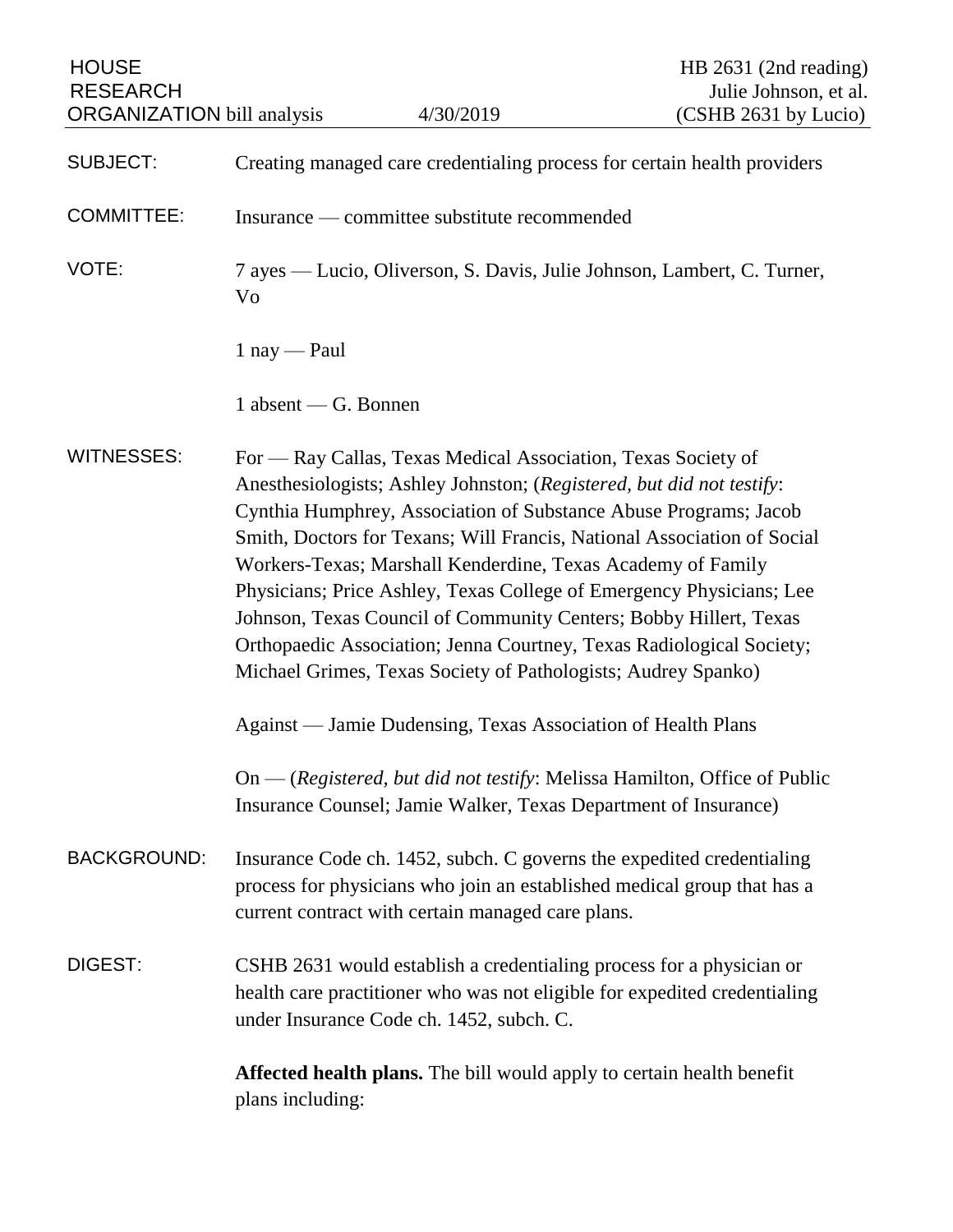## HB 2631 House Research Organization page 2

- a health maintenance organization;
- a small employer health plan subject to the Health Insurance Portability and Availability Act;
- a consumer choice of benefits plan;
- a basic coverage plan under the Texas Employees Group Benefits Act;
- a basic plan under the Texas Public School Retired Employees Group Benefits Act;
- a primary care coverage plan under the Texas School Employees Uniform Group Health Coverage Act; and
- a health plan issued under the Medicaid managed care program.

**Eligibility.** To qualify for credentialing and payment, an applicant would have to:

- be licensed to practice in Texas by, and in good standing with, the Texas Medical Board or other appropriate licensing authority; and
- submit all necessary documentation to the managed care plan issuer.

**Payment.** After an applicant and managed care plan issuer agreed to the participating provider contract terms, the bill would require the issuer to treat the applicant as if they were a participating provider in the plan network when the applicant provided services to enrollees, including:

- authorizing the applicant to collect copayments from enrollees; and
- making payments to the applicant.

Upon receipt of a credentialing application, an issuer would have to provide notice to the applicant regarding the effect of failure to meet the issuer's credentialing requirements.

If an applicant did not meet the issuer's credentialing requirements, the bill would allow the plan to recover from the applicant the difference between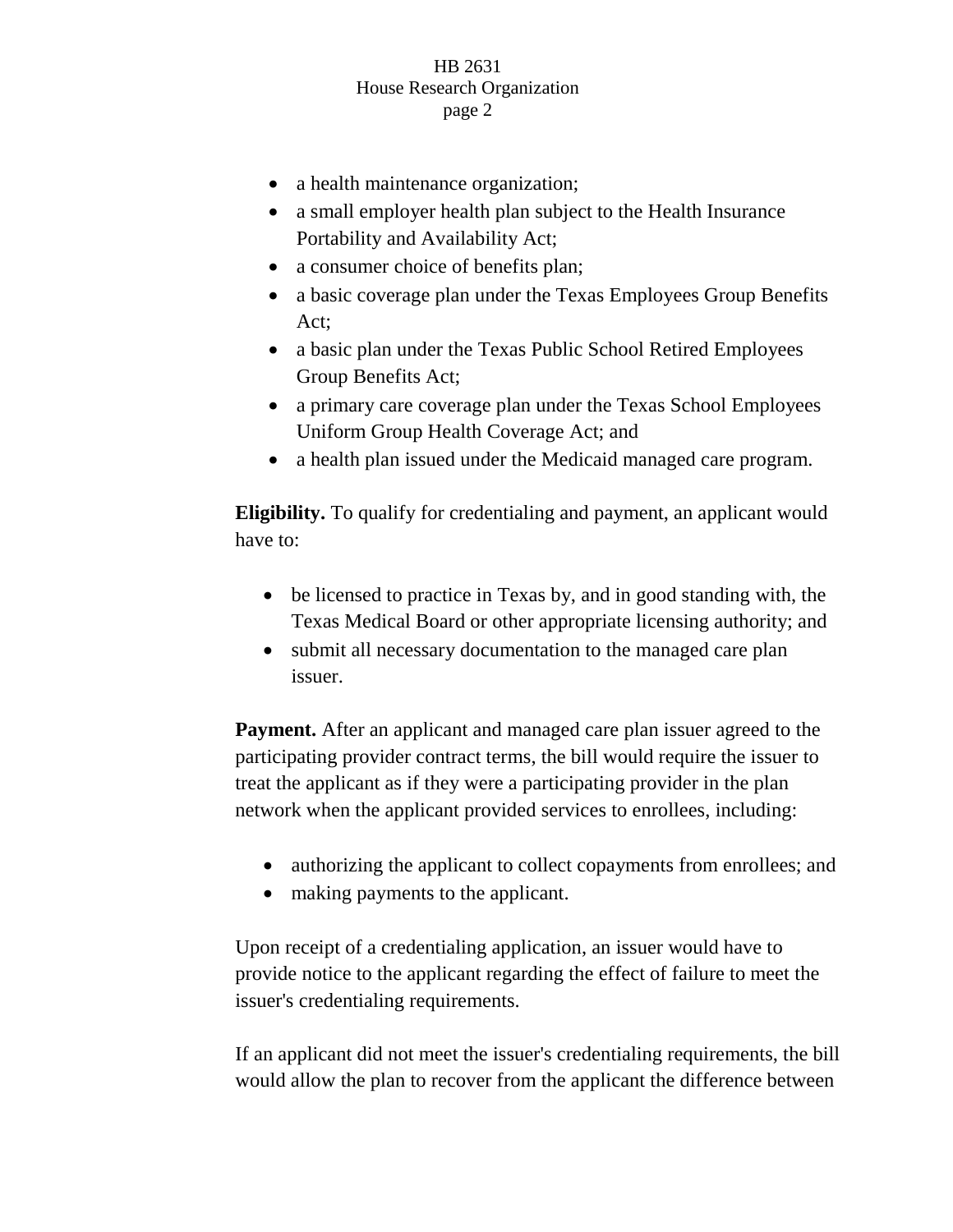## HB 2631 House Research Organization page 3

in-network and out-of-network payments. The applicant could retain any copayments collected or in the process of being collected from patients.

The bill would require an enrollee to be held harmless for the difference between in-network copayments and the managed care plan's charges for out-of-network services. An applicant could not charge the enrollee for any portion that was not paid by the enrollee's managed care plan.

**Liability.** A managed care plan issuer that complied with the bill's provisions would not be subject to liability for certain damages.

**Report.** The bill would require the Office of Public Insurance Counsel to publish an annual report on its website regarding certain information for each of the largest managed care plan issuers including:

- the issuer's network adequacy;
- the percentage of enrollees receiving a bill from an out-of-network provider due to provider charges unpaid by the issuer and the enrollee's responsibility under the plan; and
- the impact of managed care plan issuer credentialing policies on network adequacy and enrollee payment of out-of-network charges.

The bill would take effect September 1, 2019.

SUPPORTERS SAY: By establishing another credentialing process, CSHB 2631 would ensure health providers who were not previously eligible under existing managed care credentialing processes could receive payment for services provided to patients. Currently, the time period to become credentialed with private insurance plans averages six to 12 months, which forces many newly licensed physicians to either enter into established credentialed group practices or risk their own financial security by providing care to patients without receiving payment.

> The bill also would improve access to health care by allowing patients to see health providers considered in-network pending approval of a provider's credentialing application. The bill would not undermine the